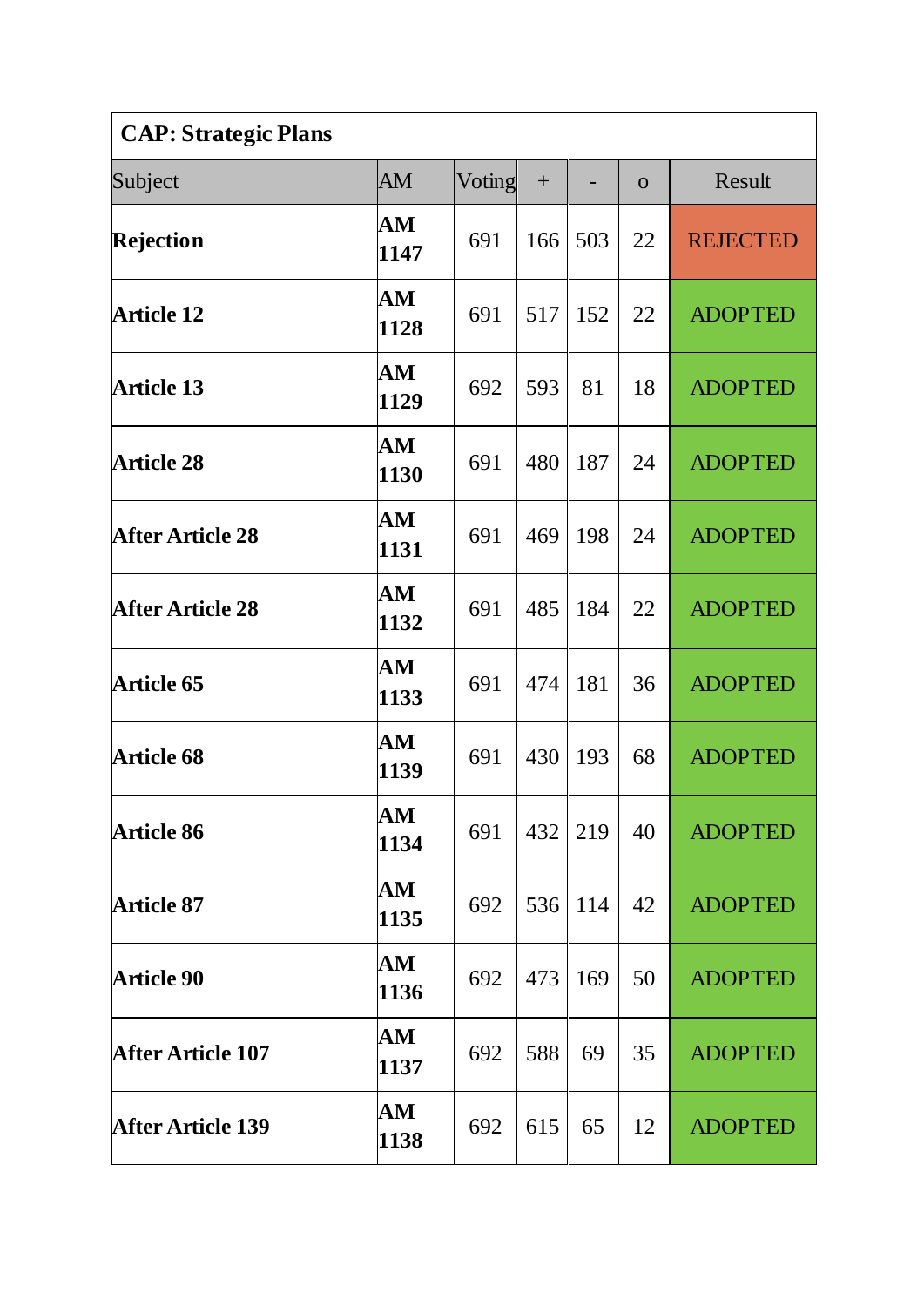| <b>Annex III</b> | $\mathbf{A}\mathbf{M}$<br>1141 | 691 | $422 \mid 209$ |    | 60 | <b>ADOPTED</b> |
|------------------|--------------------------------|-----|----------------|----|----|----------------|
| After reci 22    | $\mathbf{A}\mathbf{M}$<br>1127 | 692 | 582            | 86 | 24 | <b>ADOPTED</b> |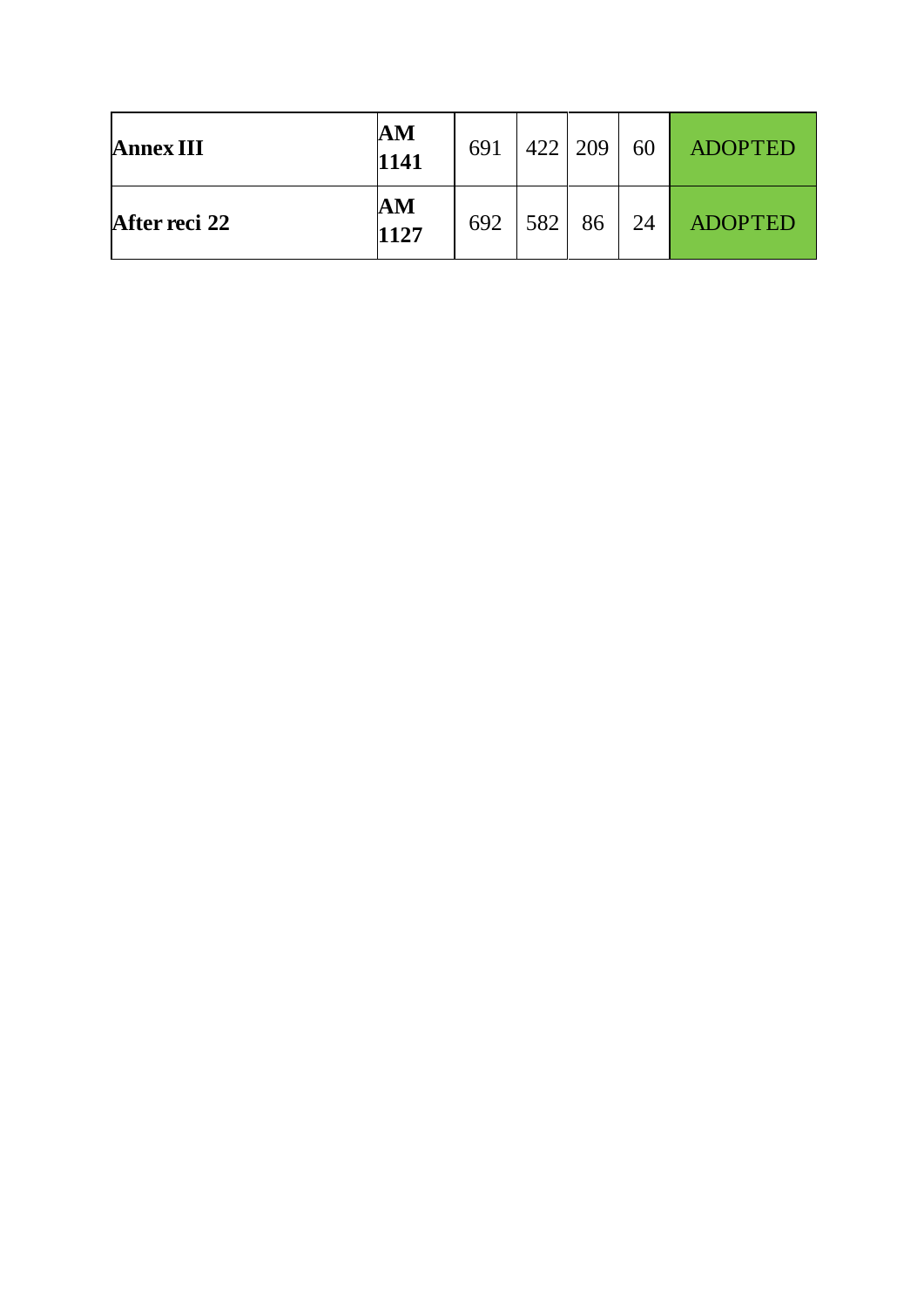| <b>Common agricultural policy</b> |               |        |     |                |                |                |  |  |
|-----------------------------------|---------------|--------|-----|----------------|----------------|----------------|--|--|
| Subject                           | AM            | Voting | $+$ |                | $\overline{O}$ | Result         |  |  |
| <b>Article 2</b>                  | AM 272        | 691    | 425 | 237            | 29             | <b>ADOPTED</b> |  |  |
| <b>Article 8</b>                  | 273/rev       | 690    | 433 | 244            | 13             | <b>ADOPTED</b> |  |  |
| <b>After Article 10</b>           | <b>AM 222</b> | 692    | 663 | 20             | 9              | <b>ADOPTED</b> |  |  |
| <b>Article 11</b>                 | AM 274        | 690    | 435 | 241            | 14             | <b>ADOPTED</b> |  |  |
| <b>Article 35</b>                 | AM 275        | 691    | 428 | 213            | 50             | <b>ADOPTED</b> |  |  |
| <b>Article 38</b>                 | AM 276        | 690    | 465 | 203            | 22             | <b>ADOPTED</b> |  |  |
| <b>After Article 38</b>           | AM 277        | 690    | 415 | 187            | 88             | <b>ADOPTED</b> |  |  |
| <b>Article 39</b>                 | <b>AM 278</b> | 690    | 415 | 200            | 75             | <b>ADOPTED</b> |  |  |
| <b>After Article 39</b>           | AM 279        | 690    | 445 | 226            | 19             | <b>ADOPTED</b> |  |  |
| <b>Article 40</b>                 | AM 224        | 692    | 639 | 7              | 46             | <b>ADOPTED</b> |  |  |
| <b>Article 47</b>                 | <b>AM 282</b> | 690    | 433 | 235            | 22             | <b>ADOPTED</b> |  |  |
| <b>Article 51</b>                 | <b>AM 280</b> | 690    | 481 | 194            | 15             | <b>ADOPTED</b> |  |  |
| <b>Article 53</b>                 | AM 281        | 690    | 453 | 224            | 13             | <b>ADOPTED</b> |  |  |
| <b>Article 57</b>                 | <b>AM 226</b> | 692    | 584 | 87             | 21             | <b>ADOPTED</b> |  |  |
| <b>Article 86</b>                 | <b>AM 229</b> | 692    | 651 | $\overline{4}$ | 37             | <b>ADOPTED</b> |  |  |
| <b>Recital 11</b>                 | AM 265        | 690    | 438 | 215            | 37             | <b>ADOPTED</b> |  |  |
| <b>Recital 25</b>                 | AM 266        | 690    | 396 | 215            | 79             | <b>ADOPTED</b> |  |  |
| <b>Recital 28</b>                 | AM 267        | 689    | 387 | 277            | 25             | <b>ADOPTED</b> |  |  |
| <b>Recital 29</b>                 | <b>AM 268</b> | 689    | 446 | 221            | 22             | <b>ADOPTED</b> |  |  |
| <b>Recital 30</b>                 | AM 269        | 689    | 444 | 226            | 19             | <b>ADOPTED</b> |  |  |
| <b>After Recital 30</b>           | <b>AM 270</b> | 689    | 393 | 242            | 54             | <b>ADOPTED</b> |  |  |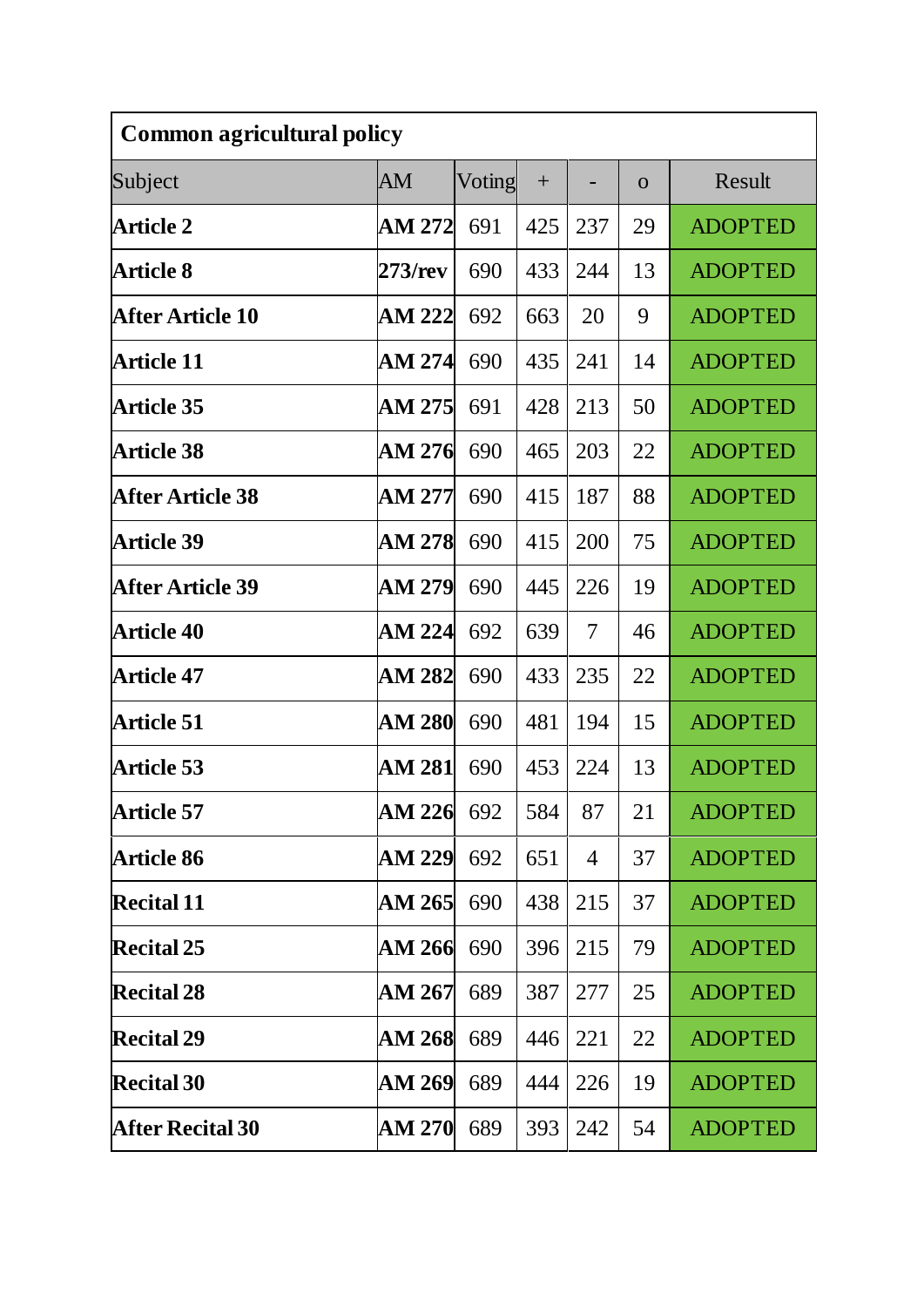| <b>Recital 40</b>       | 271D                         | 689 |     | 448 231     | 10 | <b>ADOPTED</b> |
|-------------------------|------------------------------|-----|-----|-------------|----|----------------|
| <b>After Recital 46</b> | $AM 215 \quad 691 \quad 671$ |     |     | 3           | 17 | <b>ADOPTED</b> |
| <b>After Recital 66</b> | $AM 216$ 691                 |     | 644 | $\mathbf 3$ | 44 | <b>ADOPTED</b> |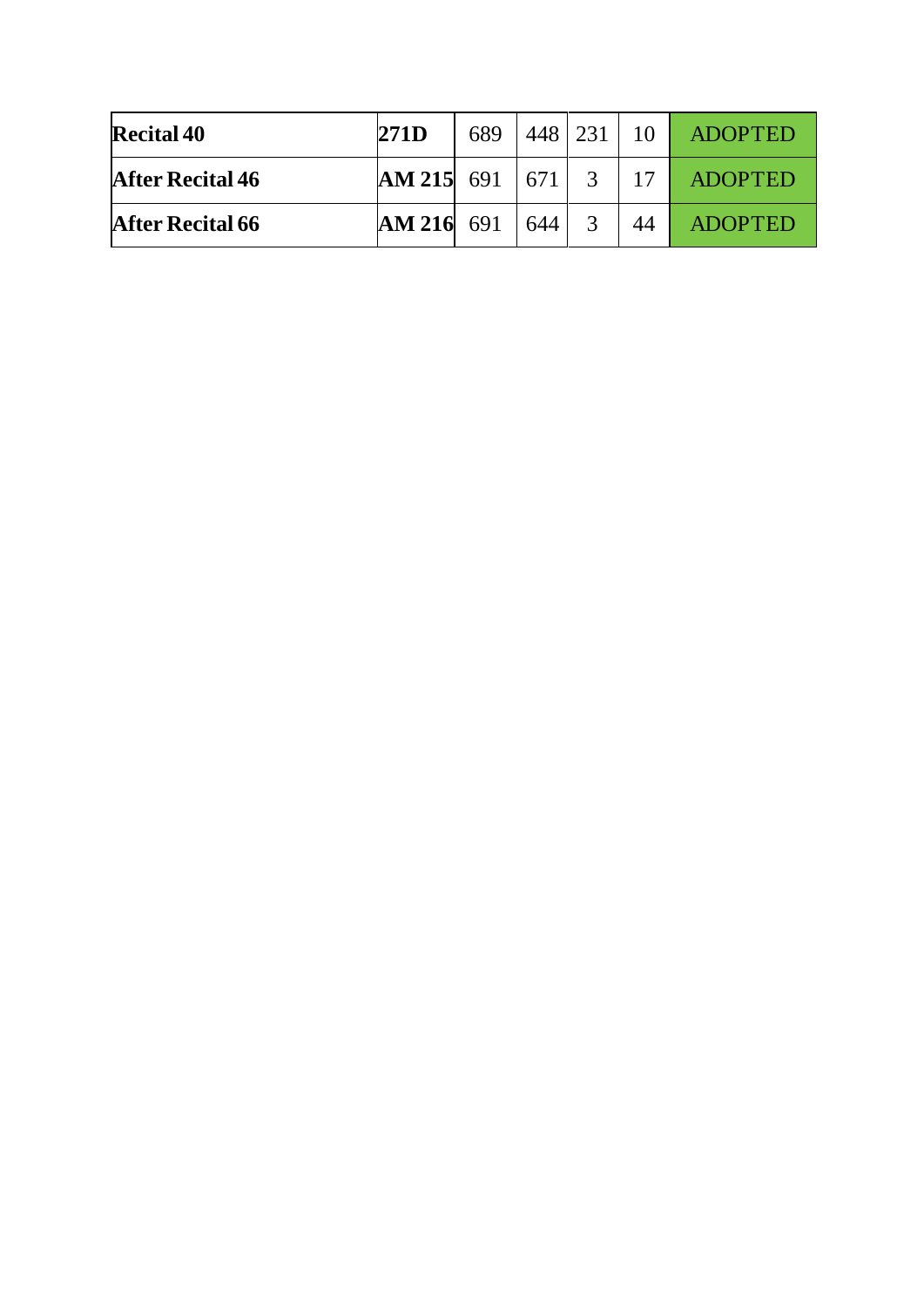| <b>Final votes - Third voting session</b>   |    |        |     |    |          |                |  |  |  |
|---------------------------------------------|----|--------|-----|----|----------|----------------|--|--|--|
| Subject                                     | AM | Voting | $+$ |    | $\Omega$ | Result         |  |  |  |
| (A9-0181/2020) DSA: Single<br><b>Market</b> |    | 691    | 571 | 26 | 94       | <b>ADOPTED</b> |  |  |  |
| (A9-0177/2020) DSA                          |    | 691    | 637 | 26 | 28       | <b>ADOPTED</b> |  |  |  |
| $(A9-0172/2020)$ DSA: Rights                |    | 691    | 566 | 45 | 80       | <b>ADOPTED</b> |  |  |  |
| (A9-0186/2020) AI: Ethics                   |    | 691    | 559 | 44 | 88       | <b>ADOPTED</b> |  |  |  |
| (A9-0178/2020) AI: liability                |    | 691    | 626 | 25 | 40       | <b>ADOPTED</b> |  |  |  |
| $(A9-0176/2020)$ AI: IPR                    |    | 690    | 612 | 66 | 12       | <b>ADOPTED</b> |  |  |  |
| (A9-0165/2020) PESCO                        |    | 691    | 464 | 90 | 137      | <b>ADOPTED</b> |  |  |  |
| (A9-0166/2020) Moldova                      |    | 689    | 554 | 70 | 65       | <b>ADOPTED</b> |  |  |  |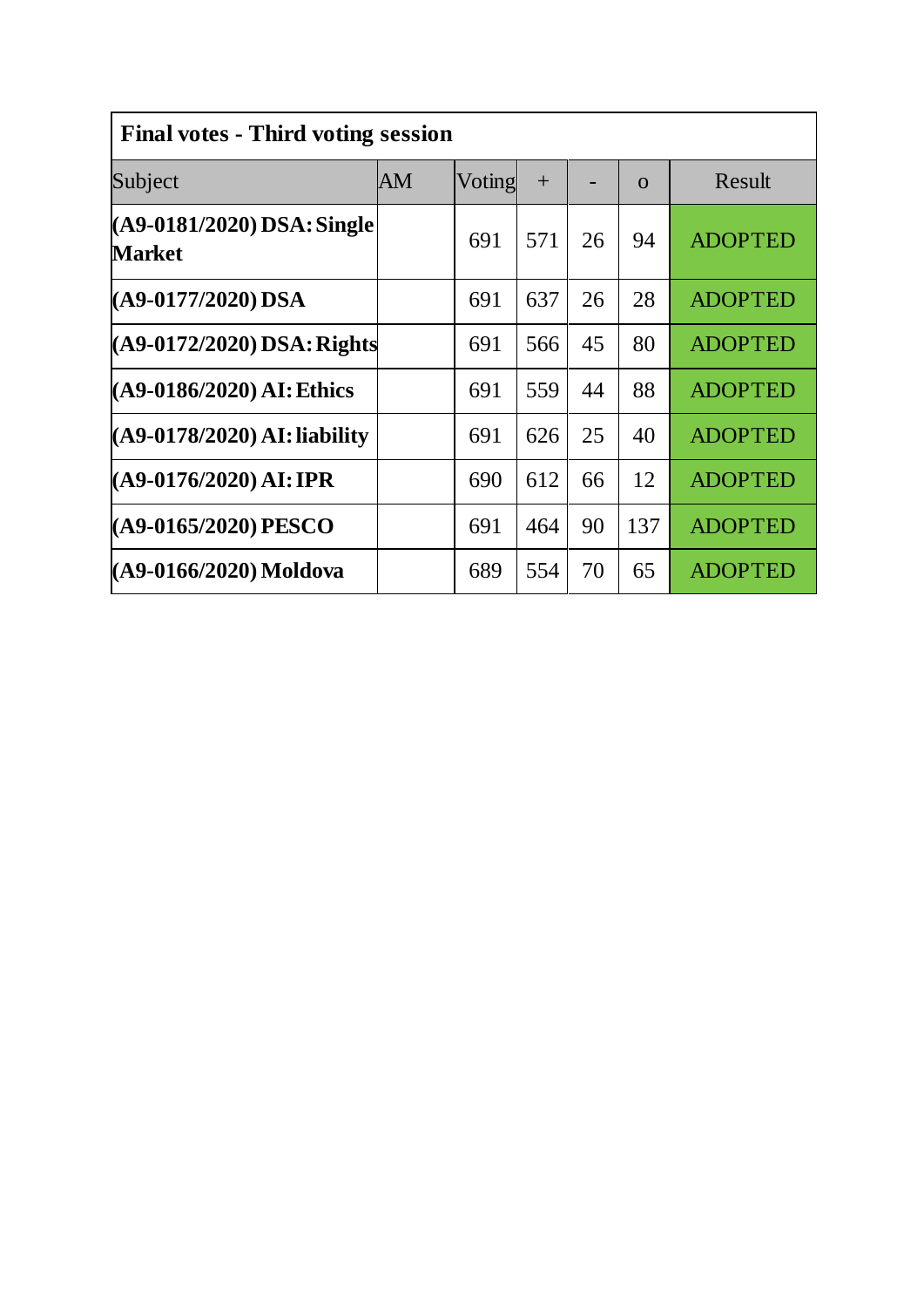| <b>Belarus</b>                       |              |        |     |     |              |                 |  |  |
|--------------------------------------|--------------|--------|-----|-----|--------------|-----------------|--|--|
| Subject                              | AM           | Voting | $+$ |     | $\mathbf{O}$ | Result          |  |  |
| $\S 1$ , before (a)                  | AM1          | 688    | 90  | 555 | 43           | <b>REJECTED</b> |  |  |
| § 1(a)                               | <b>AM 18</b> | 686    | 589 | 59  | 38           | <b>ADOPTED</b>  |  |  |
| § 1(e)                               | 3D           | 688    | 78  | 555 | 55           | <b>REJECTED</b> |  |  |
| § 1(g)                               | AM 12        | 684    | 323 | 349 | 12           | <b>REJECTED</b> |  |  |
| $\S 1$ , after (g)                   | AM 19        | 687    | 398 | 223 | 66           | <b>ADOPTED</b>  |  |  |
| § 1(i)                               | <b>AM 20</b> | 685    | 641 | 6   | 38           | <b>ADOPTED</b>  |  |  |
| $\S 1$ , after (i)                   | <b>AM 21</b> | 687    | 604 | 51  | 32           | <b>ADOPTED</b>  |  |  |
| § 1(r)                               | 4D           | 688    | 49  | 617 | 22           | <b>REJECTED</b> |  |  |
| § 1 (v)                              | 5D           | 688    | 91  | 576 | 21           | <b>REJECTED</b> |  |  |
| $\S 1$ , after $(x)$                 | <b>AM 22</b> | 686    | 609 | 19  | 58           | <b>ADOPTED</b>  |  |  |
| $\S 1(z)$                            | <b>AM 13</b> | 685    | 84  | 595 | 6            | <b>REJECTED</b> |  |  |
| $\S 1$ , after (aa)                  | AM 23        | 686    | 585 | 84  | 17           | <b>ADOPTED</b>  |  |  |
| $\S 1$ , after (aa)                  | AM 24        | 687    | 590 | 75  | 22           | <b>ADOPTED</b>  |  |  |
| $\S$ 1, after (aa)                   | AM 25        | 686    | 593 | 48  | 45           | <b>ADOPTED</b>  |  |  |
| $§ 1$ (ad)                           | AM 26        | 686    | 589 | 81  | 16           | <b>ADOPTED</b>  |  |  |
| $\S 1$ , after (ae)                  | AM 6         | 688    | 74  | 556 | 58           | <b>REJECTED</b> |  |  |
| $§ 1$ (ai)                           | §            | 687    | 545 | 86  | 56           | <b>ADOPTED</b>  |  |  |
| § 1(ak)                              | AM7          | 688    | 75  | 585 | 28           | <b>REJECTED</b> |  |  |
| $\frac{1}{2}$ , subtitle before (as) | 27D          | 687    | 558 | 75  | 54           | <b>ADOPTED</b>  |  |  |
| § 1 (ay)                             | <b>AM 28</b> | 687    | 614 | 31  | 42           | <b>ADOPTED</b>  |  |  |
| $\S 1$ , after (bl)                  | AM 29        | 686    | 627 | 27  | 32           | <b>ADOPTED</b>  |  |  |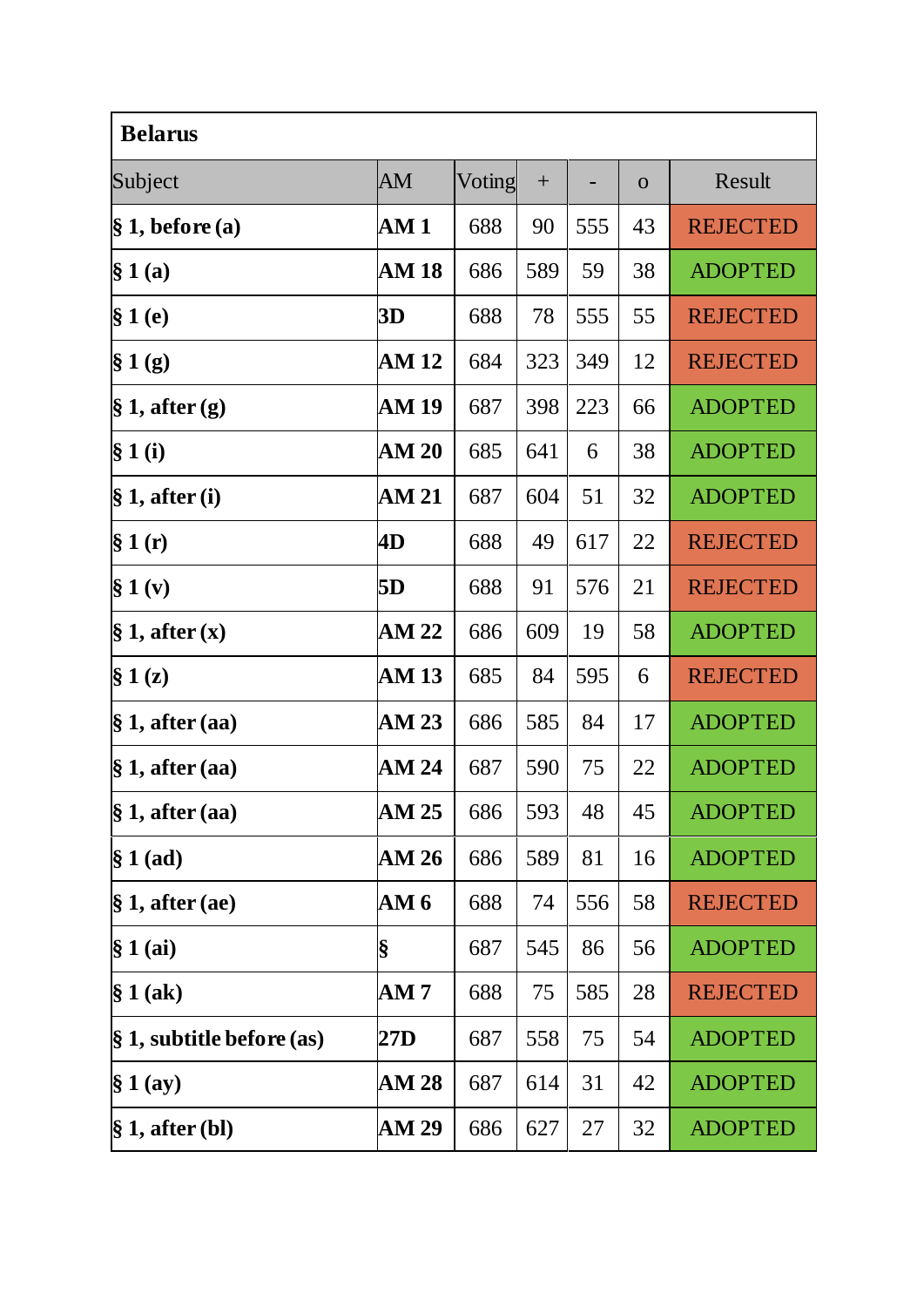| § 1(bo)            | AM 14        | 685 | 84  | 584 | 17 | <b>REJECTED</b> |
|--------------------|--------------|-----|-----|-----|----|-----------------|
| $§ 1$ (bt)         | 8D           | 688 | 55  | 548 | 85 | <b>REJECTED</b> |
| § 1(bu)            | 9D           | 687 | 59  | 562 | 66 | <b>REJECTED</b> |
| $\S$ 1, after (ck) | AM 30        | 684 | 570 | 65  | 49 | <b>ADOPTED</b>  |
| <b>Citation 16</b> | AM 15        | 686 | 623 | 26  | 37 | <b>ADOPTED</b>  |
| <b>Citation 20</b> | AM 16        | 686 | 599 | 24  | 63 | <b>ADOPTED</b>  |
| After recital A    | AM2          | 688 | 124 | 487 | 77 | <b>REJECTED</b> |
| <b>Recital J</b>   | AM 10        | 683 | 61  | 581 | 41 | <b>REJECTED</b> |
| <b>Recital M</b>   | $\S/1$       | 686 | 639 | 19  | 28 | <b>ADOPTED</b>  |
| <b>Recital M</b>   | §/2          | 686 | 551 | 61  | 74 | <b>ADOPTED</b>  |
| <b>Recital Y</b>   | <b>AM 17</b> | 686 | 605 | 34  | 47 | <b>ADOPTED</b>  |
| <b>Recital AE</b>  | §            | 686 | 588 | 56  | 42 | <b>ADOPTED</b>  |
| After reci AN      | AM 11        | 683 | 89  | 577 | 17 | <b>REJECTED</b> |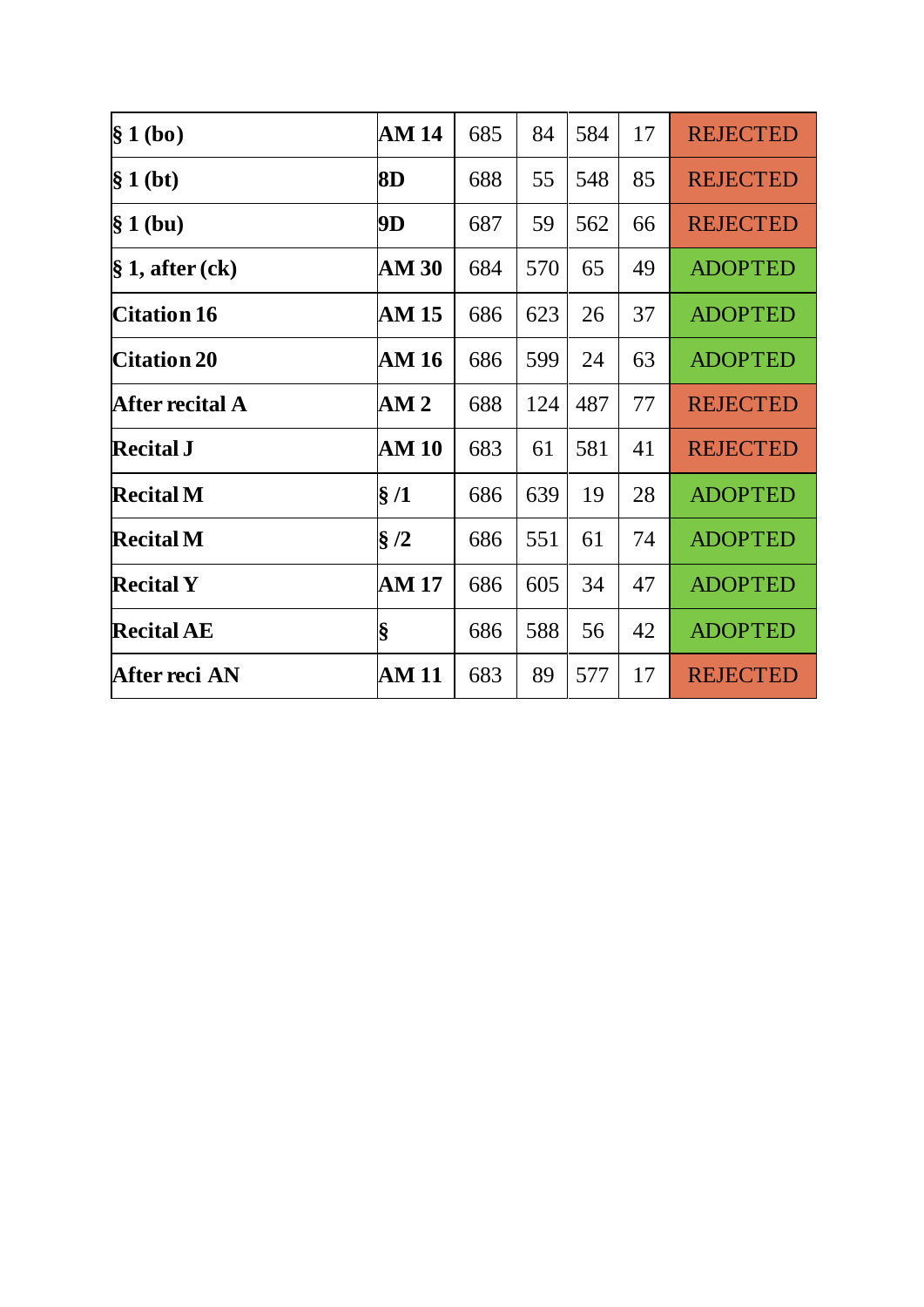| <b>NPT review process</b> |                 |        |     |     |              |                 |  |  |
|---------------------------|-----------------|--------|-----|-----|--------------|-----------------|--|--|
| Subject                   | AM              | Voting | $+$ |     | $\mathbf{O}$ | Result          |  |  |
| § 1, before point a       | AM <sub>6</sub> | 690    | 46  | 636 | 8            | <b>REJECTED</b> |  |  |
| $\S 1$ , point a          | AM 17           | 688    | 98  | 558 | 32           | <b>REJECTED</b> |  |  |
| § 1, point a              | <b>AM 29</b>    | 690    | 303 | 299 | 88           | <b>ADOPTED</b>  |  |  |
| § 1, after point a        | AM 5            | 689    | 121 | 536 | 32           | <b>REJECTED</b> |  |  |
| $\S 1$ , point c          | <b>AM 18</b>    | 688    | 81  | 548 | 59           | <b>REJECTED</b> |  |  |
| § 1, point j              | <b>AM 30</b>    | 690    | 204 | 429 | 57           | <b>REJECTED</b> |  |  |
| $§ 1$ , point j           | $\S/1$          | 690    | 608 | 6   | 76           | <b>ADOPTED</b>  |  |  |
| $§ 1$ , point j           | $\S/2$          | 690    | 419 | 221 | 50           | <b>ADOPTED</b>  |  |  |
| $\S 1$ , after point j    | <b>AM 31</b>    | 690    | 207 | 427 | 56           | <b>REJECTED</b> |  |  |
| $\S 1$ , after point j    | AM 32           | 690    | 216 | 312 | 162          | <b>REJECTED</b> |  |  |
| $\S 1$ , after point k    | AM 19           | 687    | 103 | 548 | 36           | <b>REJECTED</b> |  |  |
| $\S 1$ , point l          | <b>AM 16</b>    | 690    | 399 | 283 | 8            | <b>ADOPTED</b>  |  |  |
| $\S 1$ , after point m    | AM 7            | 690    | 278 | 324 | 88           | <b>REJECTED</b> |  |  |
| $\S 1$ , point v          | AM 1            | 690    | 181 | 500 | 9            | <b>REJECTED</b> |  |  |
| $\S 1$ , after point v    | AM2             | 690    | 141 | 528 | 21           | <b>REJECTED</b> |  |  |
| $\S 1$ , point w          | <b>AM 33</b>    | 689    | 159 | 510 | 20           | <b>REJECTED</b> |  |  |
| $\S 1$ , point w          | AM3             | 690    | 154 | 518 | 18           | <b>REJECTED</b> |  |  |
| $§ 1$ , point w           | $\S/1$          | 690    | 294 | 289 | 107          | <b>ADOPTED</b>  |  |  |
| $\S 1$ , point w          | $\S/2$          | 690    | 527 | 103 | 60           | <b>ADOPTED</b>  |  |  |
| $\S 1$ , after point w    | AM 34           | 690    | 185 | 478 | 27           | <b>REJECTED</b> |  |  |
| $\S 1$ , after point w    | AM 35           | 690    | 194 | 401 | 95           | <b>REJECTED</b> |  |  |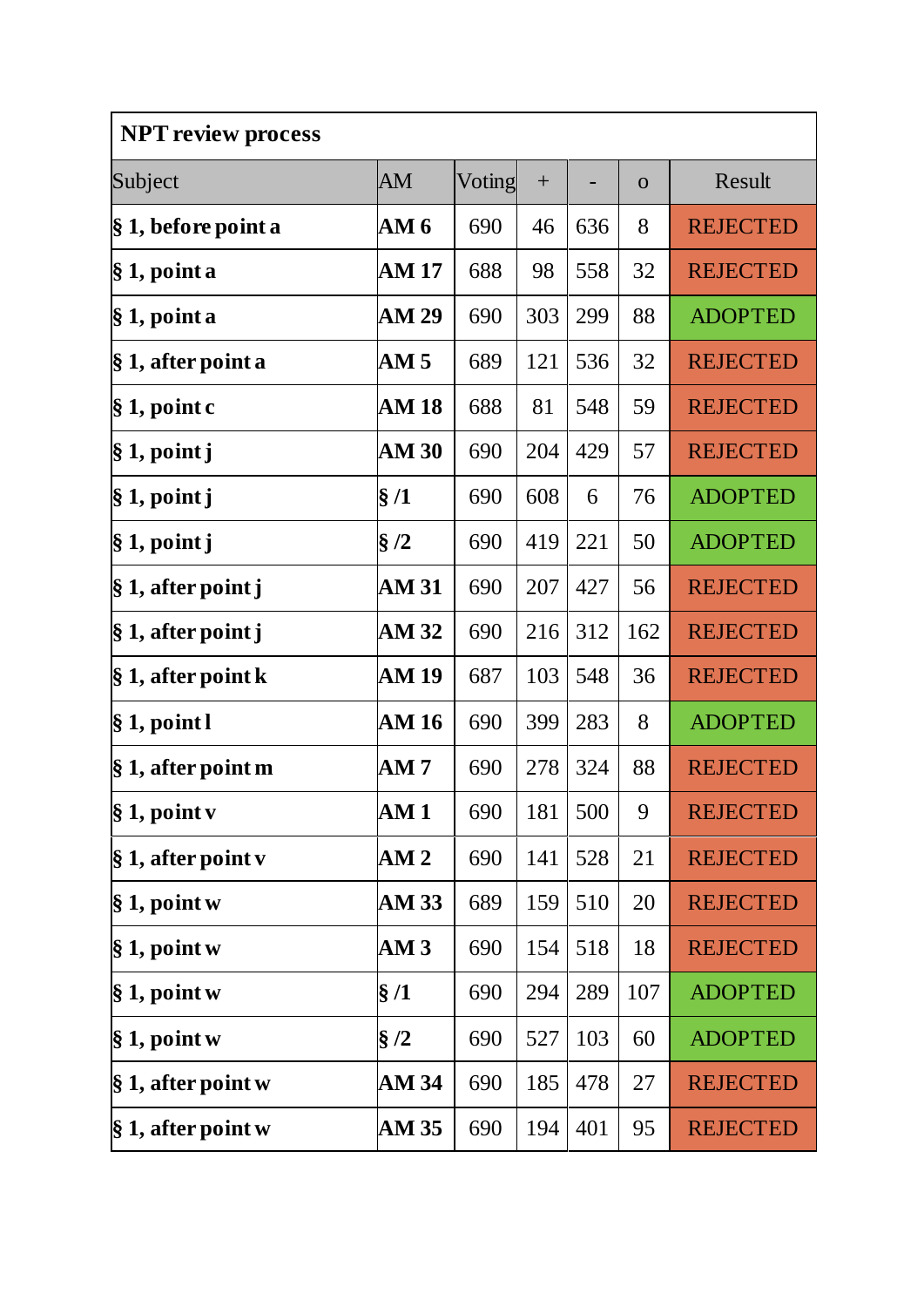| $\S 1$ , after point w   | <b>AM 36</b>  | 690 | 205 | 460 | 25  | <b>REJECTED</b> |
|--------------------------|---------------|-----|-----|-----|-----|-----------------|
| $\S 1$ , after point w   | AM 37         | 690 | 211 | 375 | 104 | <b>REJECTED</b> |
| § 1, point x             | <b>AM 38</b>  | 690 | 132 | 544 | 14  | <b>REJECTED</b> |
| $\S 1$ , point z         | $\S/1$        | 690 | 578 | 22  | 90  | <b>ADOPTED</b>  |
| $\S 1$ , point z         | $\S/2$        | 690 | 143 | 492 | 55  | <b>REJECTED</b> |
| $§ 1$ , point z          | $\S/3$        | 690 | 581 | 81  | 28  | <b>ADOPTED</b>  |
| $\S 1$ , after point z   | AM 4          | 688 | 68  | 483 | 137 | <b>REJECTED</b> |
| $\S 1$ , point aa        | $\S/1$        | 690 | 656 | 28  | 6   | <b>ADOPTED</b>  |
| § 1, point aa            | §/2           | 690 | 301 | 354 | 35  | <b>REJECTED</b> |
| § 1, point aa            | $\frac{8}{3}$ | 690 | 640 | 27  | 23  | <b>ADOPTED</b>  |
| § 1, after point aa      | AM 39         | 690 | 139 | 522 | 29  | <b>REJECTED</b> |
| § 1, after point ac      | AM 40         | 690 | 223 | 336 | 131 | <b>REJECTED</b> |
| § 1, point ah            | AM 15         | 689 | 545 | 114 | 30  | <b>ADOPTED</b>  |
| $\S 1$ , after point al  | AM 8          | 689 | 405 | 274 | 10  | <b>ADOPTED</b>  |
| <b>After citation 10</b> | <b>AM 20</b>  | 689 | 370 | 275 | 44  | <b>ADOPTED</b>  |
| <b>After citation 21</b> | AM 9          | 689 | 551 | 28  | 110 | <b>ADOPTED</b>  |
| <b>After citation 21</b> | <b>AM 10</b>  | 689 | 682 | 3   | 4   | <b>ADOPTED</b>  |
| <b>After citation 21</b> | <b>AM 11</b>  | 689 | 611 | 74  | 4   | <b>ADOPTED</b>  |
| After recital E          | <b>AM 21</b>  | 689 | 241 | 385 | 63  | <b>REJECTED</b> |
| After recital E          | 22 /1         | 689 | 288 | 361 | 40  | <b>REJECTED</b> |
| After recital E          | 22 /2         |     |     |     |     | <b>FALLS</b>    |
| <b>Recital I</b>         | AM 23         | 689 | 146 | 385 | 158 | <b>REJECTED</b> |
| <b>Recital M</b>         | AM 24         | 689 | 192 | 389 | 108 | <b>REJECTED</b> |
| After recital N          | AM 25         | 689 | 166 | 470 | 53  | <b>REJECTED</b> |